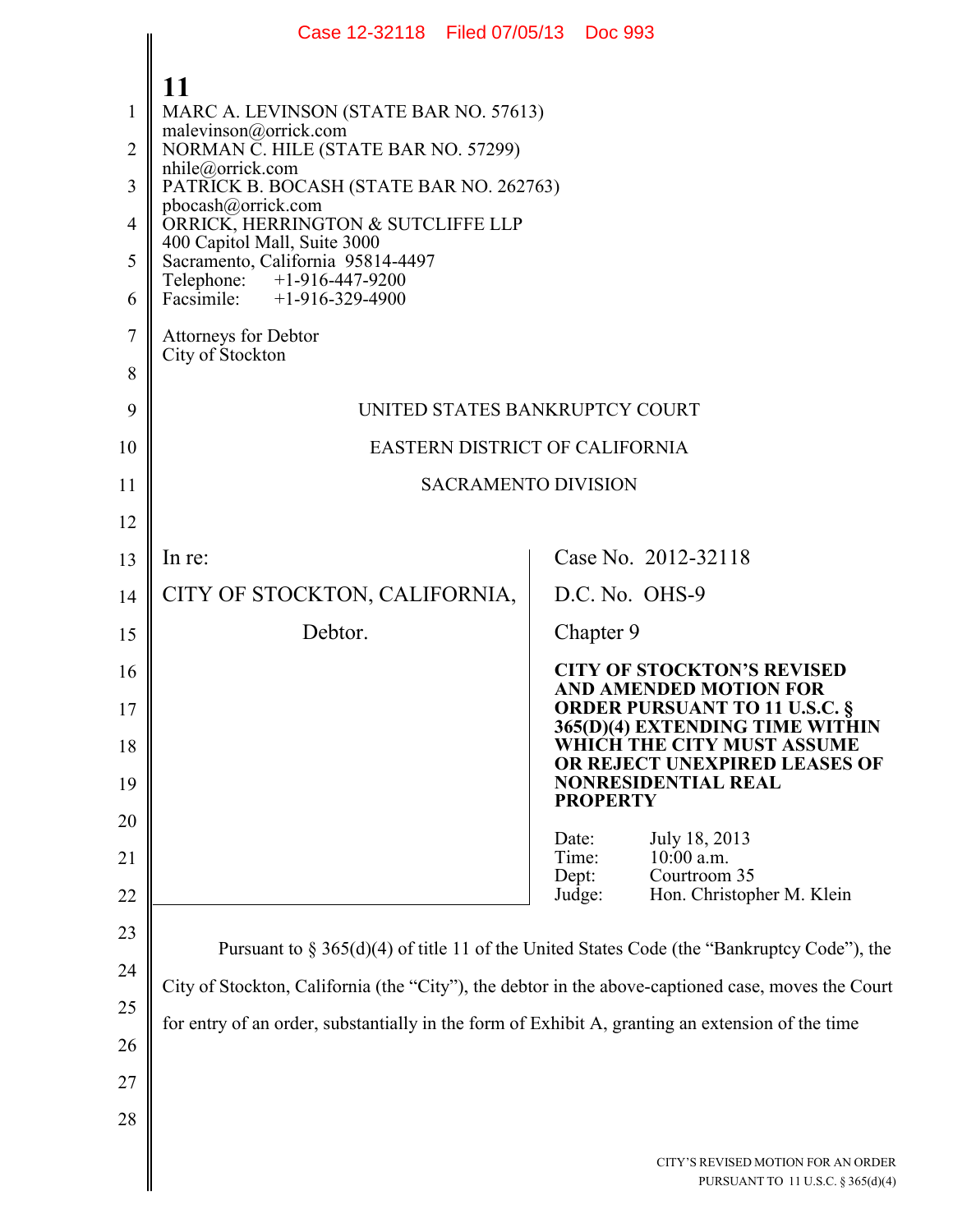| $\mathbf{1}$   | within which the City must assume or reject unexpired leases of nonresidential real property <sup>1</sup> . In                                                                                                                                                                                                                                                                                                                                  |  |
|----------------|-------------------------------------------------------------------------------------------------------------------------------------------------------------------------------------------------------------------------------------------------------------------------------------------------------------------------------------------------------------------------------------------------------------------------------------------------|--|
| $\overline{2}$ | support of its motion, the City represents as follows:                                                                                                                                                                                                                                                                                                                                                                                          |  |
| 3              | <b>JURISDICTION AND VENUE</b>                                                                                                                                                                                                                                                                                                                                                                                                                   |  |
| $\overline{4}$ | The Court has jurisdiction over this motion and the relief requested herein pursuant to 28                                                                                                                                                                                                                                                                                                                                                      |  |
| $\sqrt{5}$     | U.S.C. §§ 157 and 1334, and this matter is a core proceeding pursuant to 28 U.S.C. § 157. Venue                                                                                                                                                                                                                                                                                                                                                 |  |
| 6              | for the motion is proper in this court pursuant to 28 U.S.C. §§ 1408 and 1409.                                                                                                                                                                                                                                                                                                                                                                  |  |
| 7              | <b>BACKGROUND</b>                                                                                                                                                                                                                                                                                                                                                                                                                               |  |
| $\, 8$         | The opinion regarding the City's eligibility for chapter 9 relief demonstrates that the Court                                                                                                                                                                                                                                                                                                                                                   |  |
| 9              | is intimately familiar with the complex facts of the City's bankruptcy case. See In re City of                                                                                                                                                                                                                                                                                                                                                  |  |
| 10             | Stockton, Cal., --- B.R. ---, 2013 WL 2629129 (Bankr. E.D. Cal. June 12, 2013) [Dkt. No. 950].                                                                                                                                                                                                                                                                                                                                                  |  |
| 11             | Accordingly, the City is omitting the customary background description of the events leading to                                                                                                                                                                                                                                                                                                                                                 |  |
| 12             | and following its petition for relief on June 28, 2012, and instead begins this motion with the                                                                                                                                                                                                                                                                                                                                                 |  |
| 13             | background relevant to unexpired leases of nonresidential real property.                                                                                                                                                                                                                                                                                                                                                                        |  |
| 14             | Prior to filing its petition for relief on June 28, 2012, the City had entered into six                                                                                                                                                                                                                                                                                                                                                         |  |
| 15             | transactions involving leases/leaseback financings to fund various public capital improvements.                                                                                                                                                                                                                                                                                                                                                 |  |
| 16             | In each transaction, the City entered into a lease for nonresidential real property (each a "Lease")                                                                                                                                                                                                                                                                                                                                            |  |
| 17             | that requires the City to pay rent for the use and occupancy of the leased property <sup>2</sup> . The Leases,                                                                                                                                                                                                                                                                                                                                  |  |
| 18             | as well as the real party or parties in interest <sup>3</sup> and Indenture Trustee for each, are as follows: <sup>4</sup>                                                                                                                                                                                                                                                                                                                      |  |
| 19             |                                                                                                                                                                                                                                                                                                                                                                                                                                                 |  |
| 20             |                                                                                                                                                                                                                                                                                                                                                                                                                                                 |  |
| 21             | $1$ The form of motion filed on July 3, 2013, was a prior and superseded draft. This revised and amended version does<br>not alter the substance of that prior version, but is more complete and accurate. The form of order attached hereto as                                                                                                                                                                                                 |  |
| 22             | Exhibit A reflects this revised and amended motion.                                                                                                                                                                                                                                                                                                                                                                                             |  |
| 23             | <sup>2</sup> Although described as lease transactions, the City believes that certain of these transactions could be classified as<br>secured loan transactions. Such transactions are included in this motion only in an abundance of caution in the event                                                                                                                                                                                     |  |
| 24             | that such transactions are classified as true leases and, as set forth herein, the City and all parties in interest reserves<br>all rights with respect to these issues.                                                                                                                                                                                                                                                                        |  |
| 25             | <sup>3</sup> The primary parties in interest to all Leases other than the 2009 Lease are the insurers of the respective bond and<br>certificate of participation obligations. There is no bond insurance for the bonds relating to the 2009 Lease, but all<br>such bonds are owned by party in interest Franklin California High Yield Municipal Fund and Franklin High Yield<br>Tax-Free Income Fund (collectively, "Franklin Advisers, Inc.") |  |
| 26             |                                                                                                                                                                                                                                                                                                                                                                                                                                                 |  |
| 27             | <sup>4</sup> Copies of the Leases are attached as exhibits to the Declaration of Vanessa Burke In Support Of City Of Stockton's                                                                                                                                                                                                                                                                                                                 |  |
| 28             | Motion For Order Pursuant To 11 U.S.C. § 365(d)(4) Extending Time Within Which The City Must Assume Or<br>Reject Unexpired Leases Of Nonresidential Real Property, filed concurrently with this motion.                                                                                                                                                                                                                                         |  |
|                | CITY'S REVISED MOTION FOR AN ORDER<br>$-2-$<br>PURSUANT TO 11 U.S.C. § 365(d)(4)                                                                                                                                                                                                                                                                                                                                                                |  |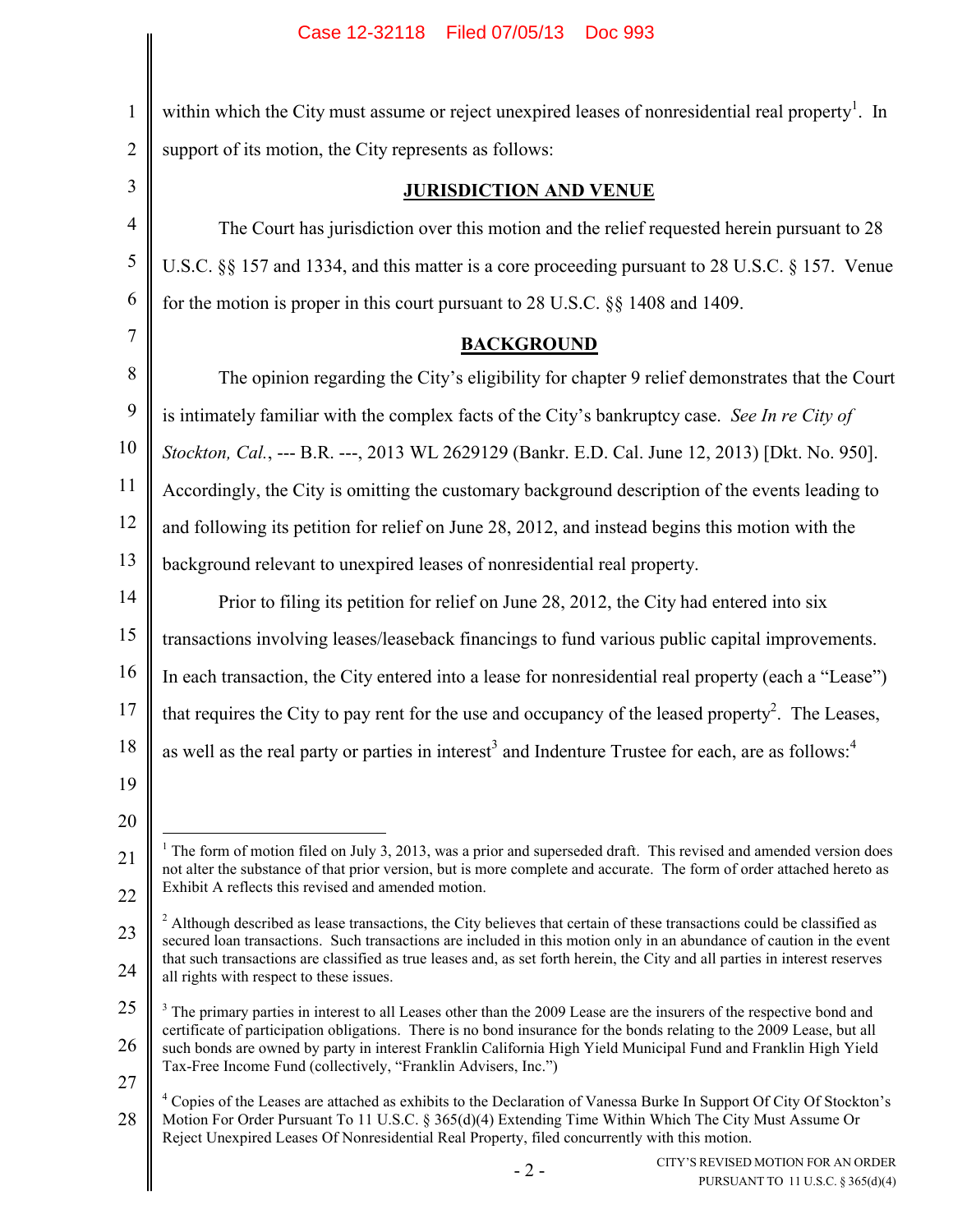1

 $\mathbb I$ 

| Lease                                                                                                                                                                                                                                                                                                                                                                                                                     | <b>Real Party or Parties</b><br>in Interest                                                 | <b>Indenture Trustee</b>                                                |  |
|---------------------------------------------------------------------------------------------------------------------------------------------------------------------------------------------------------------------------------------------------------------------------------------------------------------------------------------------------------------------------------------------------------------------------|---------------------------------------------------------------------------------------------|-------------------------------------------------------------------------|--|
| Lease Agreement, dated as of June 1, 2003, by and<br>between the Stockton Public Financing Authority<br>(the "Authority"), as sublessor, and the City, as<br>sublessee, Certificates of Participation<br>(Redevelopment Housing Projects), Series 2003A<br>and Taxable Series 2003B (the "2003 Lease")                                                                                                                    | Ambac Assurance<br>Corporation                                                              | Wells Fargo Bank,<br>National Association<br>("Wells Fargo")            |  |
| Lease Agreement, dated as of March 1, 2004, by<br>and between the Redevelopment Agency of the City<br>of Stockton (the "Agency"), as lessor, and the City,<br>as lessee, relating to Redevelopment Agency of the<br>City of Stockton Revenue Bonds, Series 2004<br>(Stockton Events Center-Arena Project) (the "2004<br>Arena Lease") as amended                                                                          | National Public Finance<br><b>Guaranty Corporation</b><br>("NPFG")                          | Wells Fargo                                                             |  |
| Lease Agreement, dated as of June 1, 2004, by and<br>between the Authority, as lessor, and the City, as<br>lessee, relating to Stockton Public Financing<br>Authority Lease Revenue Bonds, Series 2004<br>(Parking and Capital Projects) (the "2004 Parking<br>Lease")                                                                                                                                                    | <b>NPFG</b>                                                                                 | Wells Fargo                                                             |  |
| Lease Agreement, dated as of March 1, 2006, by<br>and between the Authority, as lessor, and the City,<br>as lessee, relating to Stockton Public Financing<br>Authority 2006 Lease Revenue Refunding Bonds,<br>Series A (the "2006 Lease")                                                                                                                                                                                 | <b>NPFG</b>                                                                                 | Wells Fargo                                                             |  |
| Lease Agreement, dated as of November 1, 2007, by<br>and between the Authority, as lessor, and the City,<br>as lessee, relating to Stockton Public Financing<br>Authority Variable Rate Demand Lease Revenue<br>Bonds, 2007 Series A (Building Acquisition<br>Financing Project) and Taxable Variable Rate<br>Demand Lease Revenue Bonds, 2007 Series B<br>(Building Acquisition Financing Project) (the "2007<br>Lease") | <b>Assured Guaranty</b><br>Corporation; Assured<br><b>Guaranty Municipal</b><br>Corporation | Wells Fargo                                                             |  |
| Lease Agreement, dated as of September 1, 2009,<br>by and between the Authority, as lessor, and the<br>City, as lessee, relating to Stockton Public<br>Financing Authority Lease Revenue Bonds, 2009<br>Series A (Capital Improvement Projects) (the "2009<br>Lease")                                                                                                                                                     | Franklin Advisers, Inc.                                                                     | Wells Fargo                                                             |  |
| While each Lease differs from the others in some respects, the various financings and their                                                                                                                                                                                                                                                                                                                               |                                                                                             |                                                                         |  |
| Leases share the same fundamental structure: To accomplish each transaction, the City leased                                                                                                                                                                                                                                                                                                                              |                                                                                             |                                                                         |  |
| $-3-$                                                                                                                                                                                                                                                                                                                                                                                                                     |                                                                                             | CITY'S REVISED MOTION FOR AN ORDER<br>PURSUANT TO 11 U.S.C. § 365(d)(4) |  |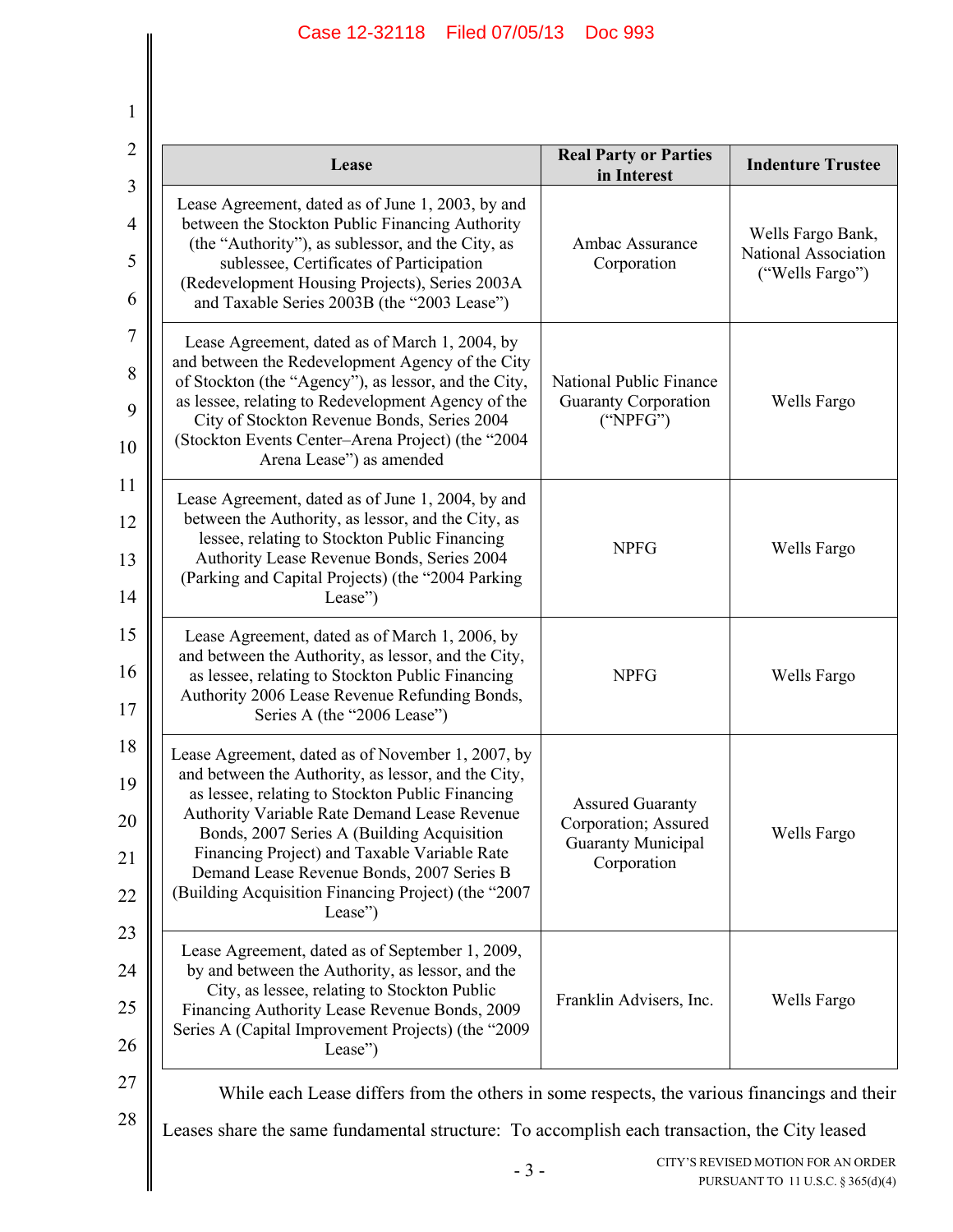2 3 4 nonresidential real property to either the Authority or the Agency (each a "PFA"), and the PFA subleased the property back to the City. The PFA then assigned its right to receive rental payments (along with certain other rights relevant to the enforcement of remedies) under the applicable Lease to a trustee.

5 6 7 8 9 10 Finally, the PFA issued bonds, or the trustee issued certificates of participation ("COPs"), and transferred the proceeds to the City for expenditure on capital improvements. Payment of the principal of and interest on the bonds and COPs is made through the applicable trustee, pursuant to, inter alia, the terms of the related indenture or trust agreement, from the proceeds of rental payments received from the City pursuant to the terms of the applicable Lease and related assignment.<sup>5</sup>

### 11

27

1

# **RELIEF REQUESTED AND BASIS THEREFORE**

12 13 14 15 16 17 18 19 20 21 22 23 24 25 26 Pursuant to Bankruptcy Code § 365(d)(4)(A) – incorporated into chapter 9 cases by Bankruptcy Code  $\S 901(a)$  – the City must decide whether to assume or reject its unexpired leases of nonresidential property within 120 days of the entry of the order for relief. If no such decision has been made by that date, and absent an extension, the leases are deemed rejected. The Court's entry of its order for relief on April 1, 2013 [Dkt. No. 843] triggered the 120-day period, giving the City until July 30, 2013, to assume or reject its unexpired leases of nonresidential real property. Section 365(d)(4)(B) allows the Court to extend this period by 90 days for cause. Accordingly, the City seeks an order pursuant to  $\S 365(d)(4)(B)$  extending the period to assume or reject the Leases by 90 days, from July 30, 2013, to and including October 28, 2013. The City emphasizes that it files this motion protectively. Although styled as lease/leaseback arrangements, the Leases may not in fact or law be "leases" within the contemplation of § 365, and by filing this protective motion, the City takes no position on whether the Leases are "leases" within the contemplation of § 365. Similarly, the City does not seek the waiver of any rights of any other party in interest with respect to such issues.

<sup>28</sup>  $\overline{a}$  $<sup>5</sup>$  The descriptions of the transaction structure are included in the motion for summary purposes only. In the event of</sup> any inconsistency between such descriptions and the relevant underlying documents, the underlying documents shall control.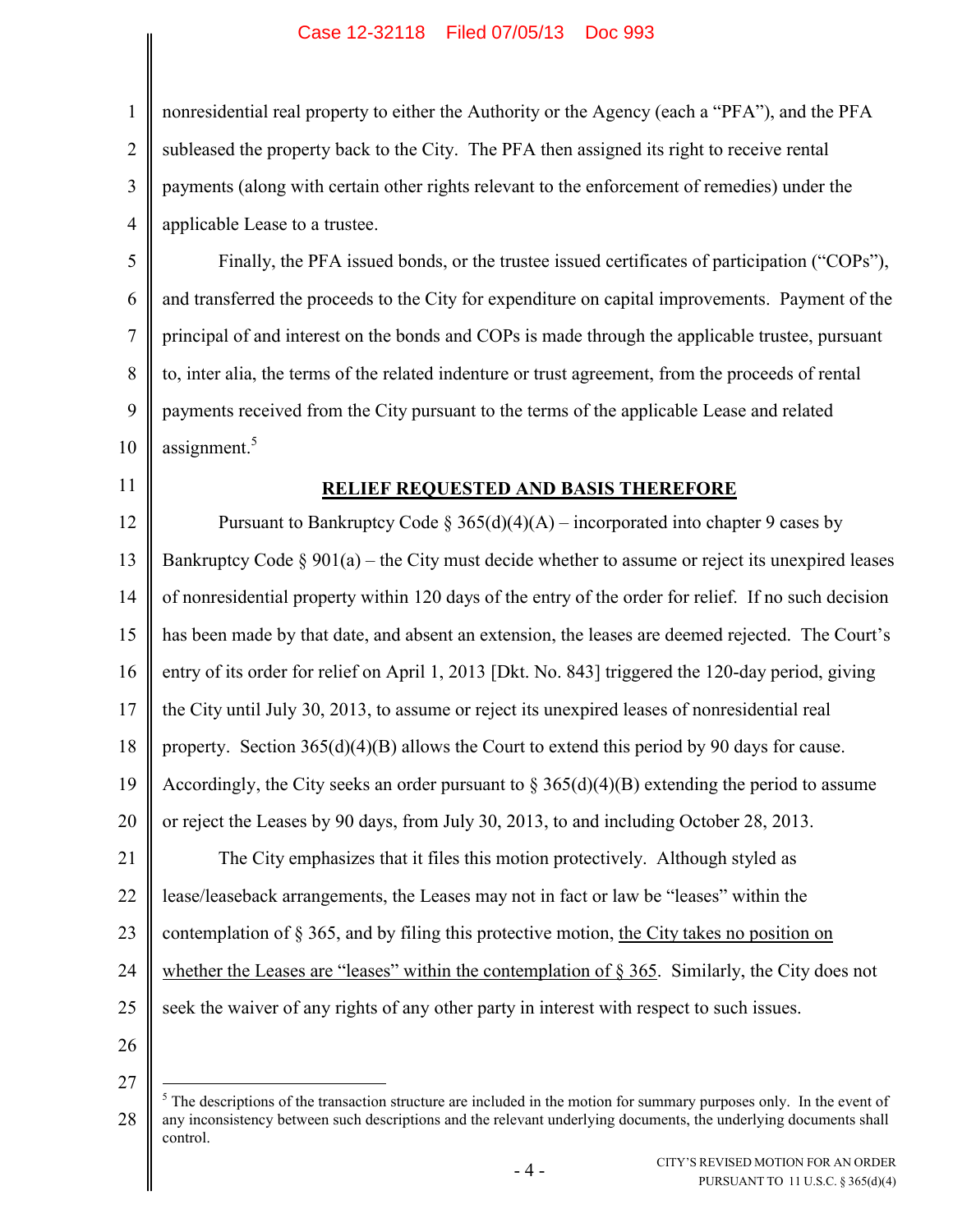2

3

4

5

6

7

8

1

## **A. Cause Exists to Extend the Time Within Which the City Must Assume or Reject Unexpired Leases of Nonresidential Real Property**

As noted above, the Court can, for cause, extend by 90 days the period during which the City must assume or reject leases of nonresidential real property. 11 U.S.C. § 365(d)(4)(B)(i). Courts routinely grant extensions of the assumption or rejection period. *In re Victoria Station, Inc.*, 875 F.2d 1380, 1384-86 (9th Cir. 1989) (affirming extensions of § 365(d)(4) period; "an order extending the time for a debtor to assume or reject a lease . . . is entered in the routine administration of the court").

9 10 11 12 13 14 15 16 17 18 19 20 21 22 23 24 The term "cause" as used in  $\S 365(d)(4)$  is not defined. In determining whether cause exists for an extension of the assumption or rejection period, courts rely on several factors, including: (1) whether the case is exceptionally complex and involves a large number of leases; (2) whether the debtor has had time to intelligently appraise its financial situation and the potential value of its assets in terms of the formulation of a plan; (3) whether the lease is the primary asset of the debtor; (4) whether there is a need for judicial determination of whether a lease exists; (5) whether the lessor continues to receive the rent required in the lease; and (6) any other factors bearing on whether the debtor has had a reasonable amount of time in which to decide whether to assume or reject the lease. *BC Brickyard Assocs., Ltd. v. Ernst Home Ctr., Inc. (In re Ernst Home Ctr., Inc.)*, 221 B.R. 243, 253 (9th Cir. B.A.P. 1998) (B. Russell, J. concurring) (discussing the factors for cause considered by courts); *see also In re Burger Boys, Inc.*, 94 F.3d 755, 761 (2d Cir. 1996); *In re Victoria Station, Inc.*, 88 B.R. 231, 236 (9th Cir. BAP 1988), *aff'd*, 875 F.2d 1380 (9th Cir. 1989); *In re Wedtech Corporation*, 72 B.R. 464, 471-473 (Bankr. S.D.N.Y. 1987). "This list is not exclusive, and a great deal of discretion is left to the court to weigh *all* relevant factors related to the requested extension." *In re Ernst Home Ctr.*, 221 B.R. at 253 (emphasis in original). These factors are satisfied here.

25 26 27 28 The Court's June 12 eligibility opinion made clear, this case is complex. The City continues to grapple with complex and time-consuming issues, including the formulation of a plan of adjustment and the identification of the universe of potential claimants who are entitled to bankruptcy mailings, and other matters. And the City also continues to negotiate with its key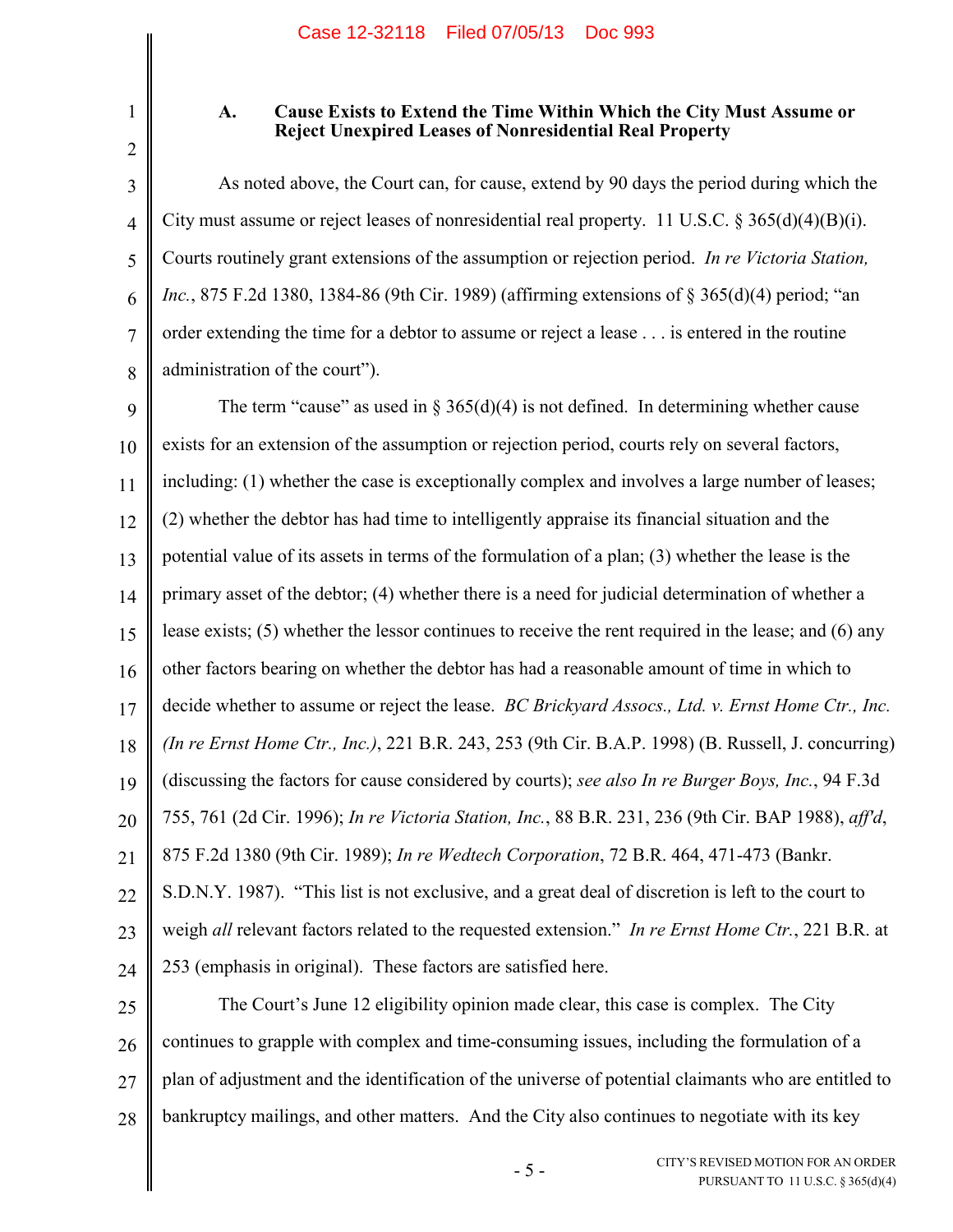### Case 12-32118 Filed 07/05/13 Doc 993

creditors through the mediation process conducted by Judge Elizabeth Perris. As disclosed at the June 12 status conference, the mediation process recently produced settlements with Marina Towers and the Official Committee of Retirees.

4 5 6 7 8 9 In addition, there are complex issues relating to whether the Leases are true leases within the meaning of section 365 of the Bankruptcy Code. If the Leases are determined to be secured loans, further issues relating to the proper mechanism for valuation of the underlying collateral may be ripe for litigation. Litigation of these disputes, in addition to the numerous other issues surrounding the Leases, would entail great expense both in terms of time and dollars. In light of the ongoing mediation process, however, it is possible that such litigation will be unnecessary.

10 11 12 13 14 Without an extension, the City will be compelled prematurely to assume substantial, longterm liabilities under the Leases or to reject the Leases, to the potential detriment of its creditors and other parties in interest. Some of the Leases are of properties that are essential to the City's operations. It would cause significant prejudice to the City if it was forced to make a determination regarding assumption or rejection at this time.

15

1

2

3

### **COMPLETE RESERVATION OF RIGHTS**

16 17 18 19 20 21 22 23 24 25 26 27 This motion requests no relief other than the extension of time to assume or reject the Leases. The City, Wells Fargo and all other parties in interest, including those named in the chart on page 3, reserve all rights and defenses except solely with respect to the 90-day extension of the time within which the City must assume or reject the Leases. The rights reserved by the parties include, but are not limited to, the following: (1) all rights, defenses and arguments as to whether the Leases are "leases" within the contemplation of  $\S 365$ ; and (2) all rights and arguments with respect to the unlawful detainer suits against the City in the California Superior Court for the County of San Joaquin, case numbers 39-2012-00277622-CU-UD-STK and 39-2012-280741- CU-UD-STK. Moreover, the parties do not waive any rights, defenses or arguments by virtue of any failure to seek payment under the Leases during the period prior to the assumption or rejection of the Leases, and there shall be no implication drawn from or prejudice resulting from any party's failure to seek such payment.

28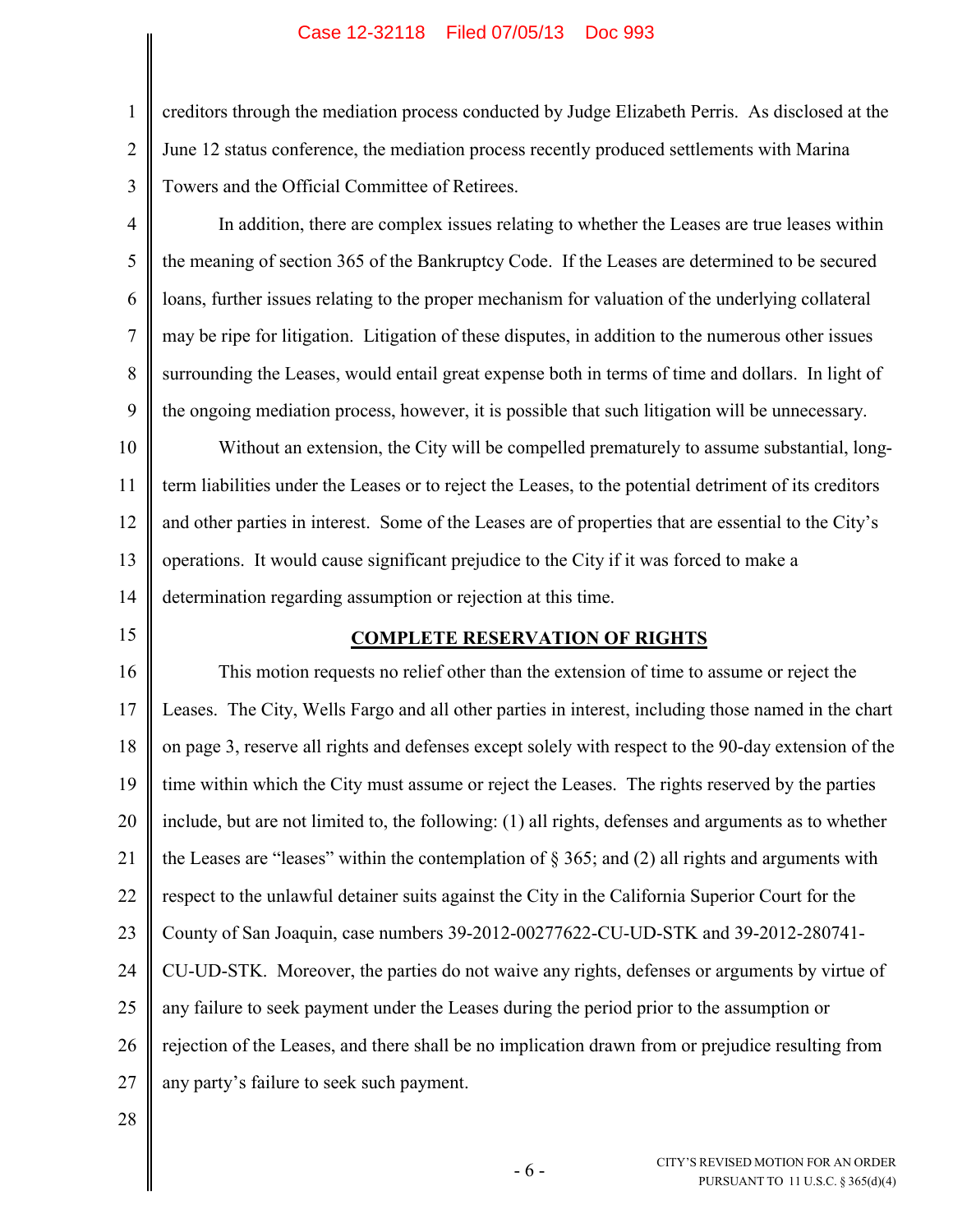|                | Case 12-32118 Filed 07/05/13<br><b>Doc 993</b>                                                     |                                                                                                   |  |
|----------------|----------------------------------------------------------------------------------------------------|---------------------------------------------------------------------------------------------------|--|
|                |                                                                                                    |                                                                                                   |  |
| 1              | <b>NO OBJECTION FROM WELLS FARGO</b>                                                               |                                                                                                   |  |
| $\overline{2}$ | The City has been informed by counsel for Wells Fargo that Wells Fargo, in its capacity            |                                                                                                   |  |
| $\mathfrak{Z}$ | as Indenture Trustee, has no objection to a 90-day extension of the time within which the City     |                                                                                                   |  |
| $\overline{4}$ | must assume or reject the Leases.                                                                  |                                                                                                   |  |
| 5              | <b>CONCLUSION</b>                                                                                  |                                                                                                   |  |
| 6              | For the foregoing reasons, the City requests that the Court enter the attached proposed            |                                                                                                   |  |
| $\overline{7}$ |                                                                                                    | order (1) extending the time within which the City must assume or reject the Leases from July 30, |  |
| 8              | 2013, to October 28, 2013, and (2) granting such other and further relief as the Court deems to be |                                                                                                   |  |
| 9              | just and proper.                                                                                   |                                                                                                   |  |
| 10             |                                                                                                    |                                                                                                   |  |
| 11             | Dated: July 5, 2013<br>MARC A. LEVINSON                                                            |                                                                                                   |  |
| 12             | NORMAN C. HILE<br>PATRICK B. BOCASH                                                                |                                                                                                   |  |
| 13             |                                                                                                    | Orrick, Herrington & Sutcliffe LLP                                                                |  |
| 14             |                                                                                                    |                                                                                                   |  |
| 15             | By: $\qquad \qquad$                                                                                | /s/ Marc A. Levinson<br><b>MARC A. LEVINSON</b>                                                   |  |
| 16             |                                                                                                    | Attorneys for Debtor<br>City of Stockton                                                          |  |
| 17             |                                                                                                    |                                                                                                   |  |
| 18             |                                                                                                    |                                                                                                   |  |
| 19             |                                                                                                    |                                                                                                   |  |
| 20             |                                                                                                    |                                                                                                   |  |
| 21             |                                                                                                    |                                                                                                   |  |
| 22             |                                                                                                    |                                                                                                   |  |
| 23             |                                                                                                    |                                                                                                   |  |
| 24             |                                                                                                    |                                                                                                   |  |
| 25             |                                                                                                    |                                                                                                   |  |
| 26             |                                                                                                    |                                                                                                   |  |
| 27             |                                                                                                    |                                                                                                   |  |
| 28             |                                                                                                    |                                                                                                   |  |
|                | OHSUSA: 754071717.1<br>$-7-$                                                                       | CITY'S REVISED MOTION FOR AN ORDER<br>PURSUANT TO 11 U.S.C. § 365(d)(4)                           |  |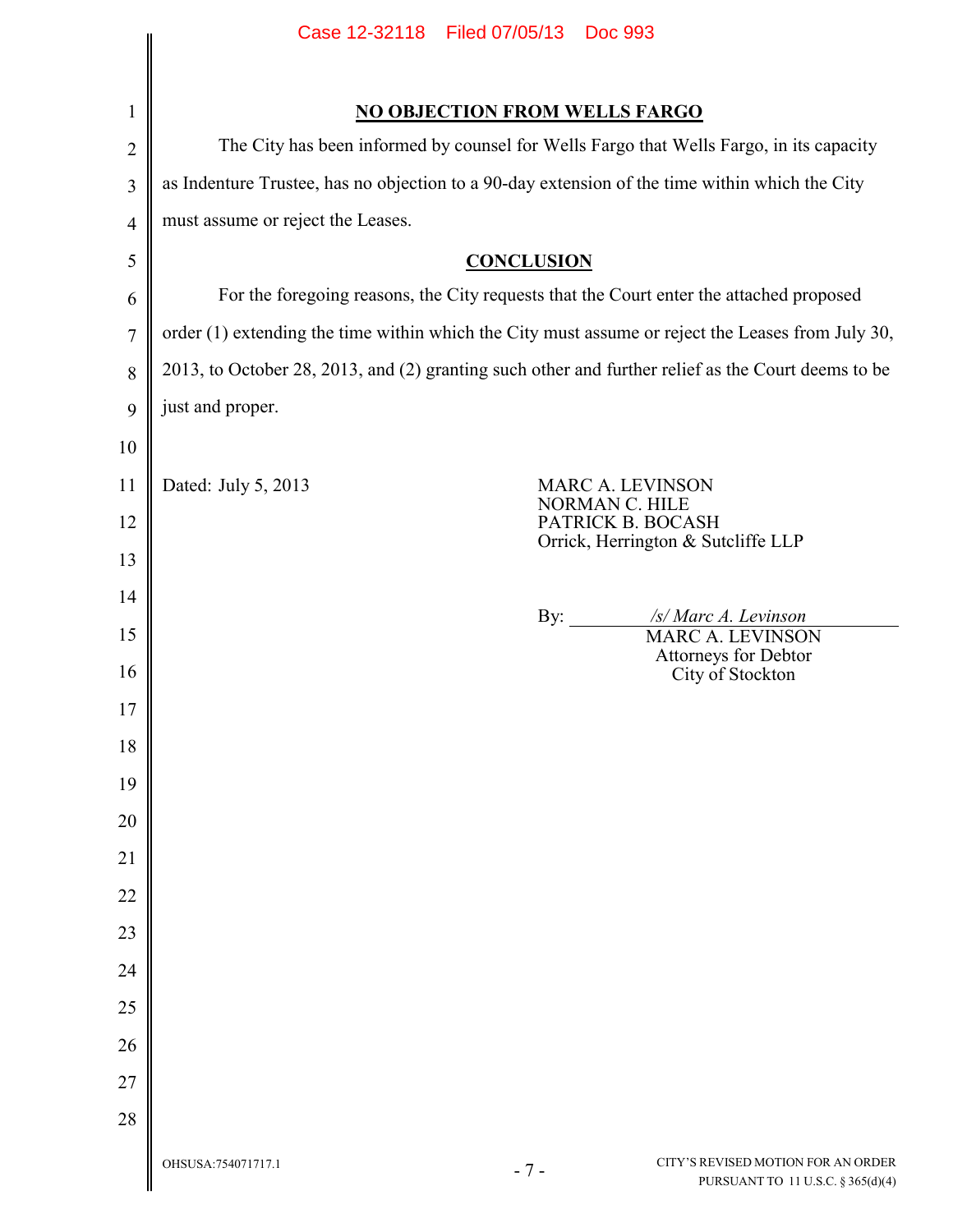# **Exhibit A**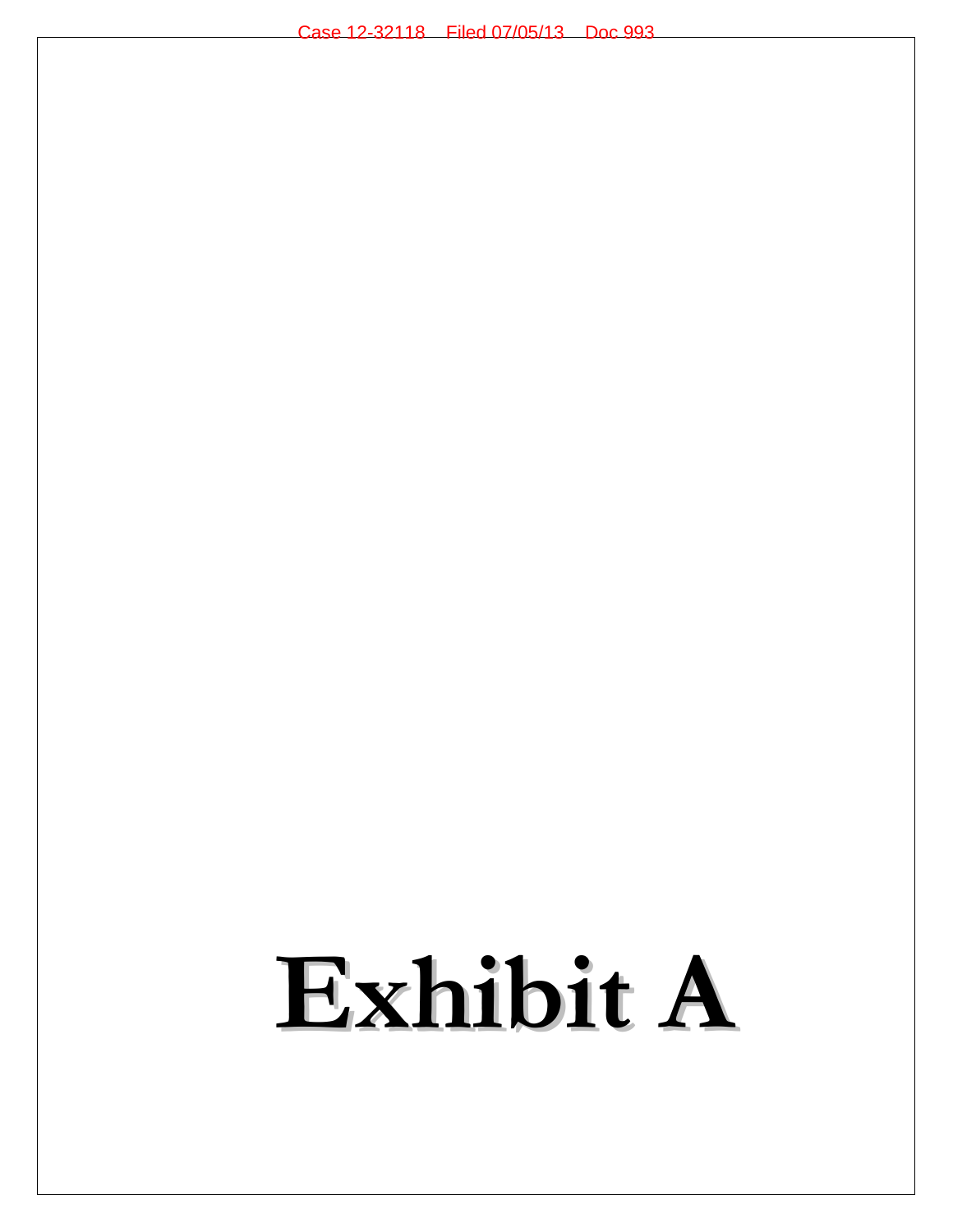|                | Case 12-32118 Filed 07/05/13 Doc 993                                                          |                |                                                                                                    |
|----------------|-----------------------------------------------------------------------------------------------|----------------|----------------------------------------------------------------------------------------------------|
|                | $\mathbf{3}$                                                                                  |                |                                                                                                    |
| $\mathbf{1}$   | MARC A. LEVINSON (STATE BAR NO. 57613)<br>malevinson@orrick.com                               |                |                                                                                                    |
| $\overline{2}$ | NORMAN C. HILE (STATE BAR NO. 57299)<br>nhile@orrick.com                                      |                |                                                                                                    |
| 3              | PATRICK B. BOCASH (STATE BAR NO. 262763)<br>pbocash@orrick.com                                |                |                                                                                                    |
| 4<br>5         | ORRICK, HERRINGTON & SUTCLIFFE LLP<br>400 Capitol Mall, Suite 3000                            |                |                                                                                                    |
| 6              | Sacramento, California 95814-4497<br>Telephone: +1-916-447-9200<br>Facsimile: +1-916-329-4900 |                |                                                                                                    |
| $\tau$         | Attorneys for Debtor                                                                          |                |                                                                                                    |
| 8              | City of Stockton                                                                              |                |                                                                                                    |
| 9              | UNITED STATES BANKRUPTCY COURT                                                                |                |                                                                                                    |
| 10             | EASTERN DISTRICT OF CALIFORNIA                                                                |                |                                                                                                    |
| 11             | <b>SACRAMENTO DIVISION</b>                                                                    |                |                                                                                                    |
| 12             |                                                                                               |                |                                                                                                    |
| 13             | In re:                                                                                        |                | Case No. 2012-32118                                                                                |
| 14             | CITY OF STOCKTON, CALIFORNIA,                                                                 |                | D.C. No. OHS-9                                                                                     |
| 15             | Debtor.                                                                                       | Chapter 9      |                                                                                                    |
| 16<br>17       |                                                                                               |                | <b>ORDER PURSUANT TO 11 U.S.C.</b><br>§ 365(D)(4) EXTENDING THE TIME<br>WITHIN WHICH THE CITY MUST |
| 18             |                                                                                               |                | <b>ASSUME OR REJECT UNEXPIRED</b><br><b>LEASES OF NON-RESIDENTIAL</b><br><b>REAL PROPERTY</b>      |
| 19             |                                                                                               | Date:          | July 18, 2013                                                                                      |
| 20             |                                                                                               | Time:<br>Dept: | $10:00$ a.m.<br>Courtroom 35                                                                       |
| 21             |                                                                                               | Judge:         | Hon. Christopher M. Klein                                                                          |
| 22             |                                                                                               |                |                                                                                                    |
| 23             |                                                                                               |                |                                                                                                    |
| 24             |                                                                                               |                |                                                                                                    |
| 25<br>26       |                                                                                               |                |                                                                                                    |
| 27             |                                                                                               |                |                                                                                                    |
| 28             |                                                                                               |                |                                                                                                    |
|                |                                                                                               |                |                                                                                                    |
|                |                                                                                               |                | ORDER EXTENDING TIME FOR ASSUMPTIO<br>REJECTION OF UNEXPIRED REAL PROPERTY LEA                     |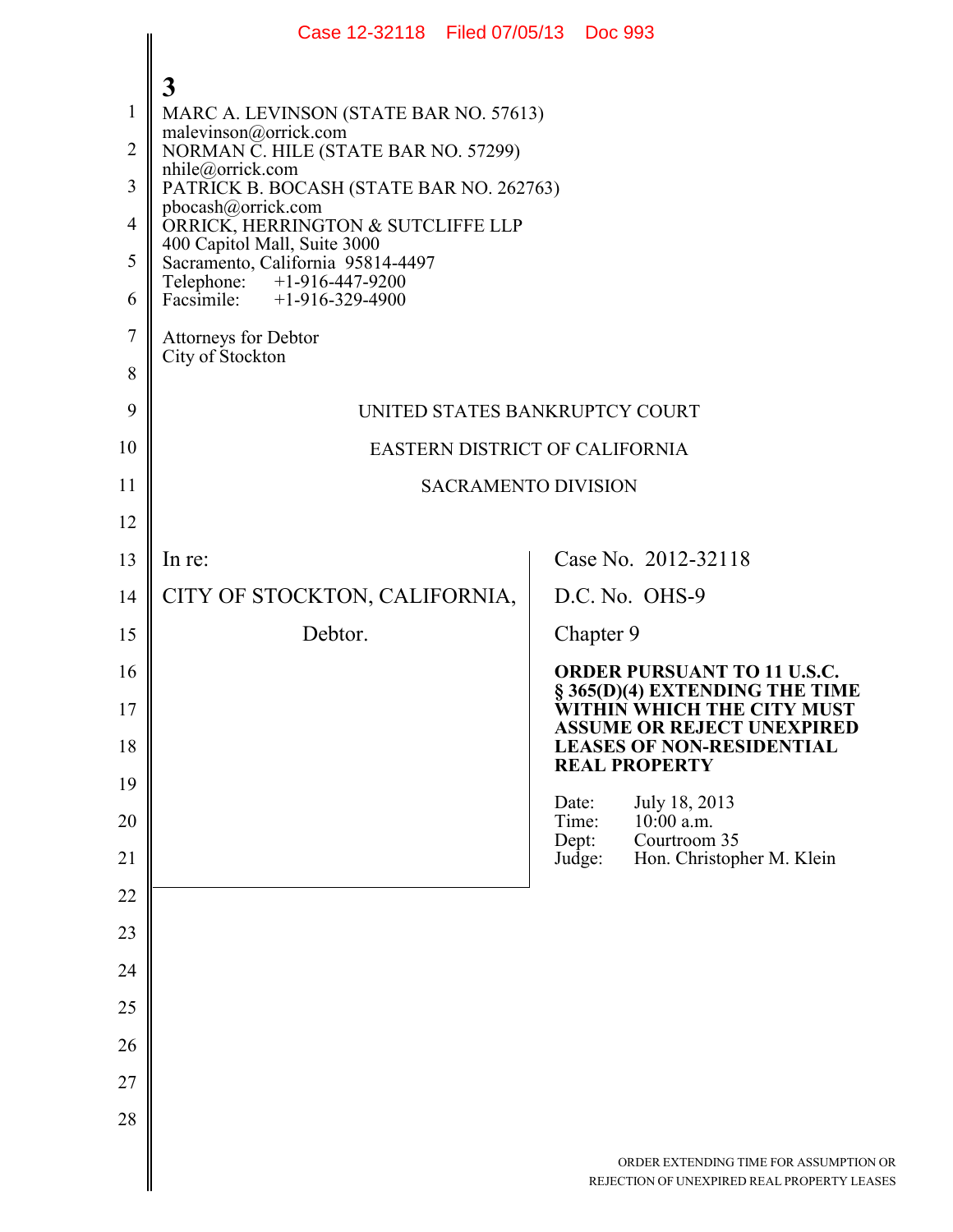|                | Case IZ-32118 Filed 07/05/13 DOC 993                                                           |  |
|----------------|------------------------------------------------------------------------------------------------|--|
|                |                                                                                                |  |
| $\mathbf{1}$   | Based on the City Of Stockton's Revised And Amended Motion For Order Pursuant To               |  |
| $\overline{2}$ | 11 U.S.C. § 365(d)(4) Extending Time Within Which The City Must Assume Or Reject Its           |  |
| 3              | Unexpired Leases Of Non-Residential Real Property (the "Motion"), and good cause appearing     |  |
| $\overline{4}$ | therefor:                                                                                      |  |
| 5              | IT IS HEREBY ORDERED that the period within which the City must assume or reject               |  |
| 6              | the following six leases of non-residential real property is extended by 90 days through and   |  |
| 7              | including October 28, 2013:                                                                    |  |
| 8              | Lease Agreement, dated as of June 1, 2003, by and between the Stockton<br>1.                   |  |
| 9              | Public Financing Authority (the "Authority"), as sublessor, and the City, as                   |  |
| 10             | sublessee, Certificates of Participation (Redevelopment Housing Projects),                     |  |
| 11             | Series 2003A and Taxable Series 2003B;                                                         |  |
| 12             | Lease Agreement, dated as of March 1, 2004, by and between the<br>2.                           |  |
| 13             | Redevelopment Agency of the City of Stockton (the "Agency"), as lessor,                        |  |
| 14             | and the City, as lessee, relating to Redevelopment Agency of the City of                       |  |
| 15             | Stockton Revenue Bonds, Series 2004 (Stockton Events Center–Arena                              |  |
| 16             | Project) as amended;                                                                           |  |
| 17             | Lease Agreement, dated as of June 1, 2004, by and between the Authority,<br>3.                 |  |
| 18             | as lessor, and the City, as lessee, relating to Stockton Public Financing                      |  |
| 19             | Authority Lease Revenue Bonds, Series 2004 (Parking and Capital                                |  |
| 20             | Projects);                                                                                     |  |
| 21             | Lease Agreement, dated as of March 1, 2006, by and between the<br>4.                           |  |
| 22             | Authority, as lessor, and the City, as lessee, relating to Stockton Public                     |  |
| 23             | Financing Authority 2006 Lease Revenue Refunding Bonds, Series A;                              |  |
| 24             | 5.<br>Lease Agreement, dated as of November 1, 2007, by and between the                        |  |
| 25             | Authority, as lessor, and the City, as lessee, relating to Stockton Public                     |  |
| 26             | Financing Authority Variable Rate Demand Lease Revenue Bonds, 2007                             |  |
| 27             | Series A (Building Acquisition Financing Project) and Taxable Variable                         |  |
| 28             | Rate Demand Lease Revenue Bonds, 2007 Series B (Building Acquisition                           |  |
|                | ORDER EXTENDING TIME FOR ASSUMPTION OR<br>$-2-$<br>REJECTION OF UNEXPIRED REAL PROPERTY LEASES |  |